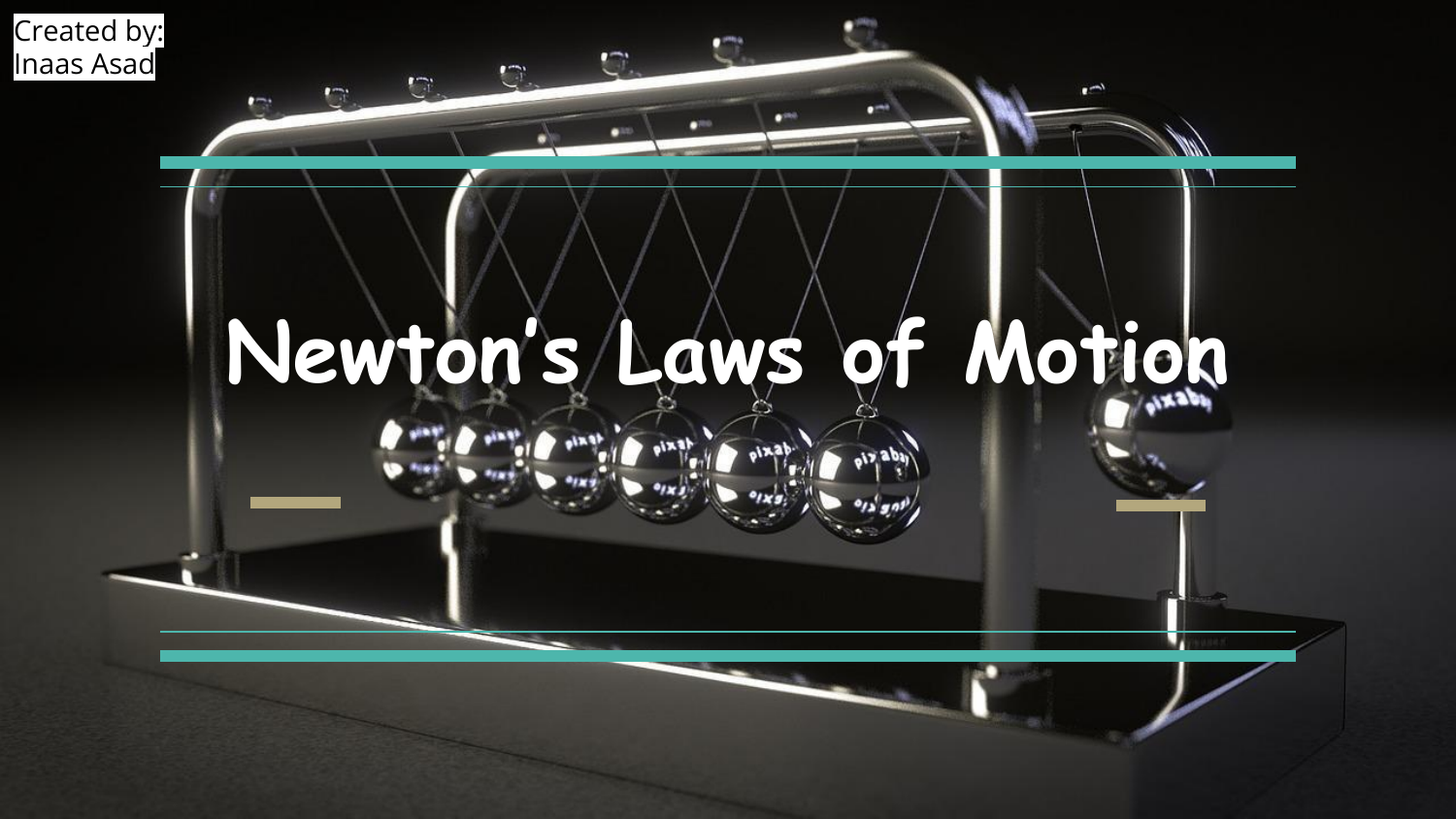## **Introduction**

Isaac Newton discovered three laws of motion which all matter obeys. They describe the relation between a body and the forces acting upon it and the body's response to the forces.

Let's take a look at them one by one!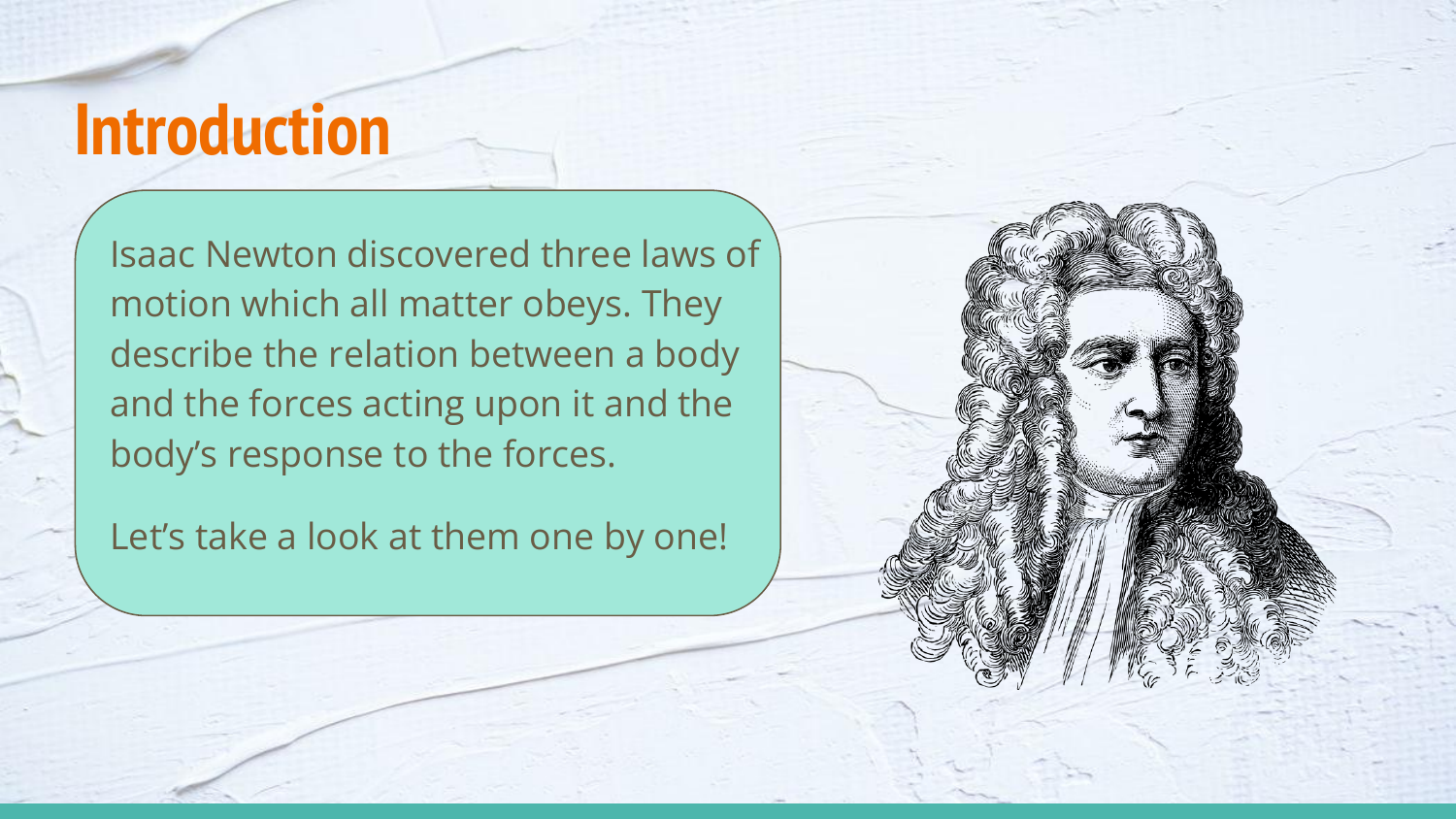## **Newton's First Law**

**An object at rest remains at rest, or if in motion, remains in motion unless acted on by a net force.**

### **So what does that mean?**

- An object at rest will not move unless a force acts on it.
- Similarly, a moving object would only slow down due to external forces such as friction. If friction didn't exist, for example in space, it would keep moving forever.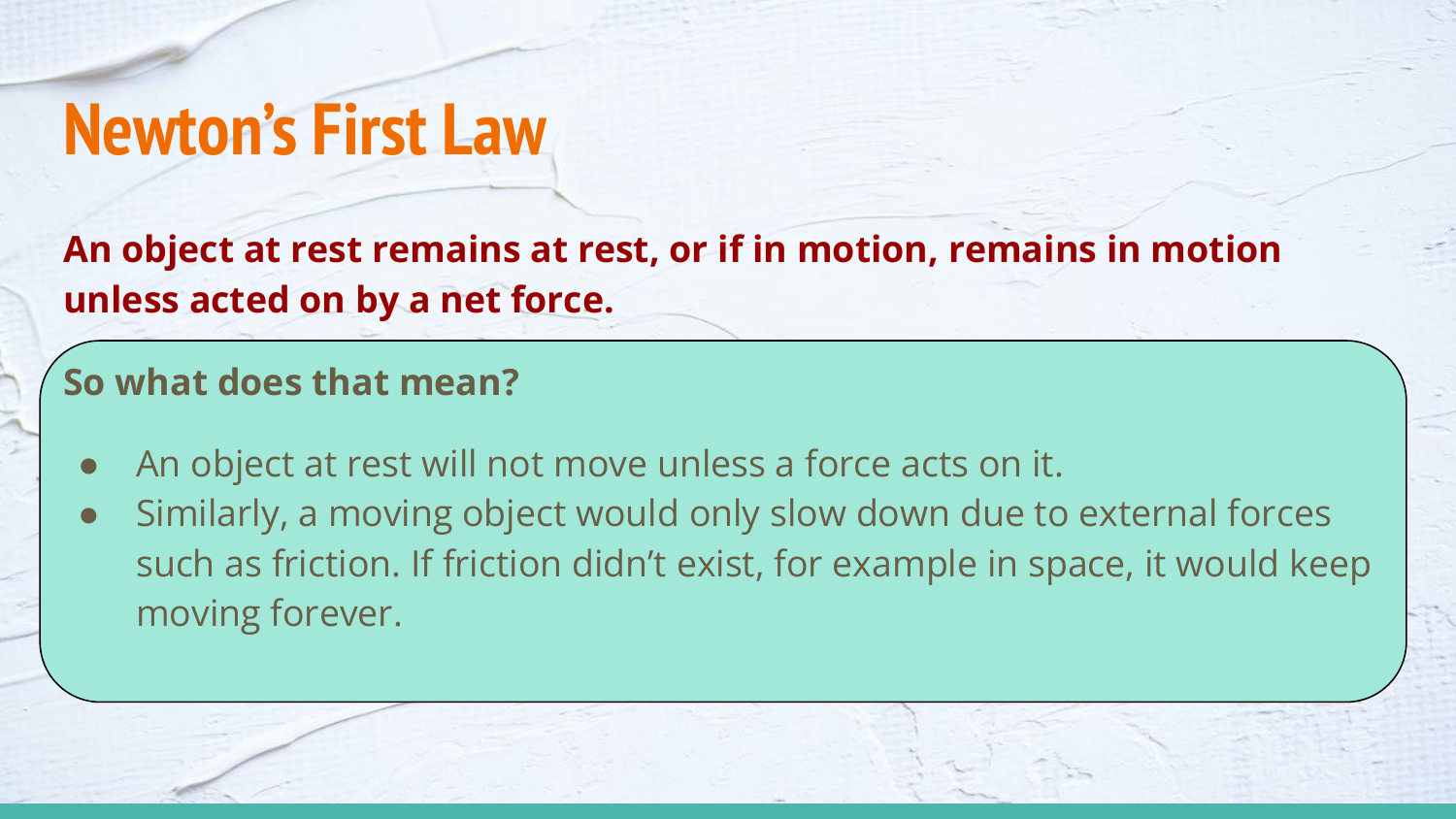## **Newton's First Law Example**

Let's say you were to push your book across the table. You would expect it to move a few inches and stop. It doesn't stop moving magically by itself. Here's why.

Here on Earth, we have numerous forces such as friction, air resistance and gravity. When you pushed the book, these forces slowed it down and eventually stopped it from moving.

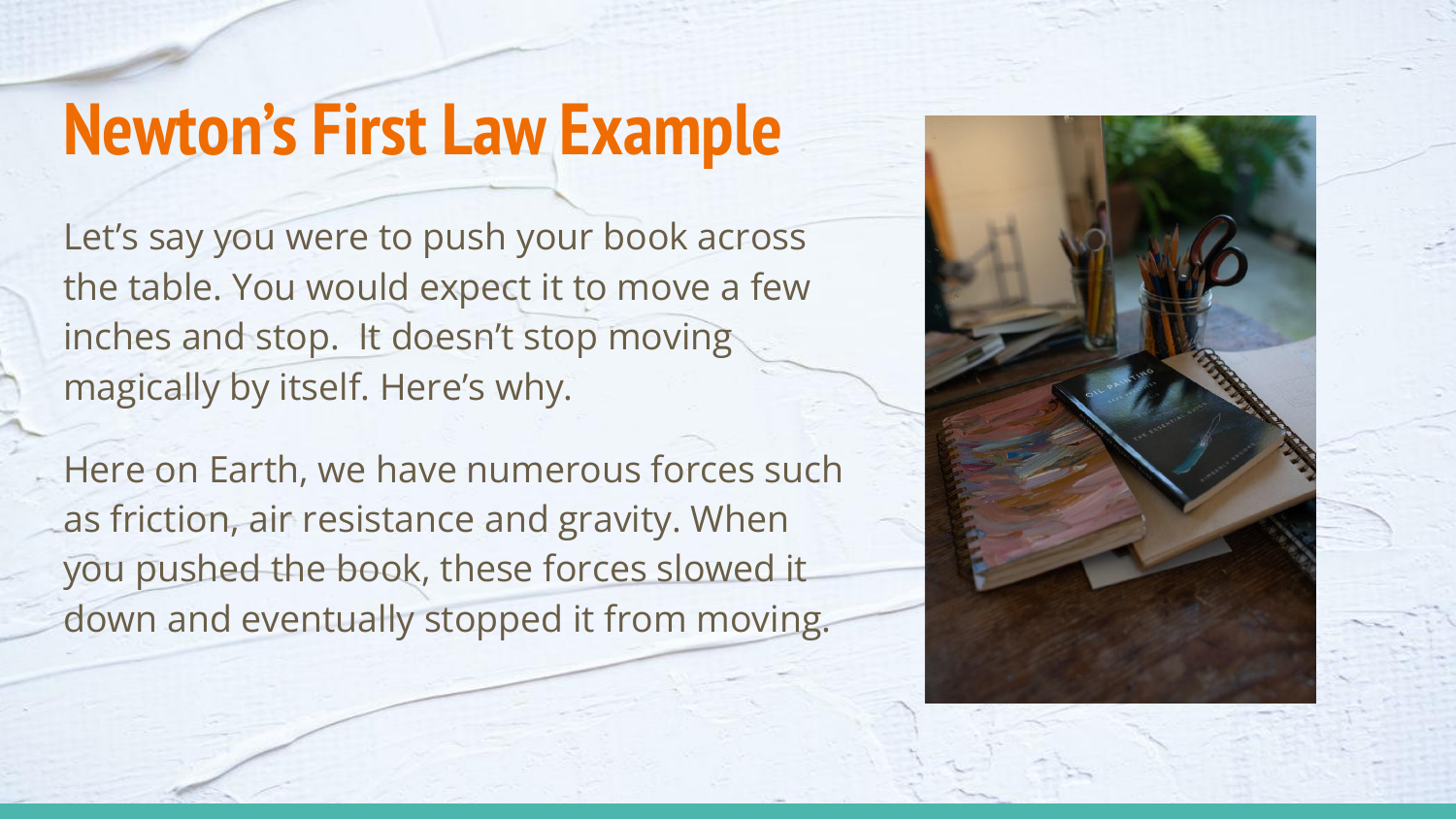## **What if you pushed the same book in space?**

Well in space, forces such as gravity, air resistance and friction do not exist.

So if you were to throw a book out of your spacecraft into space, it would just keep moving at the same speed in a straight line forever. Yes. Forever. It would only change its velocity if it collided with another object.

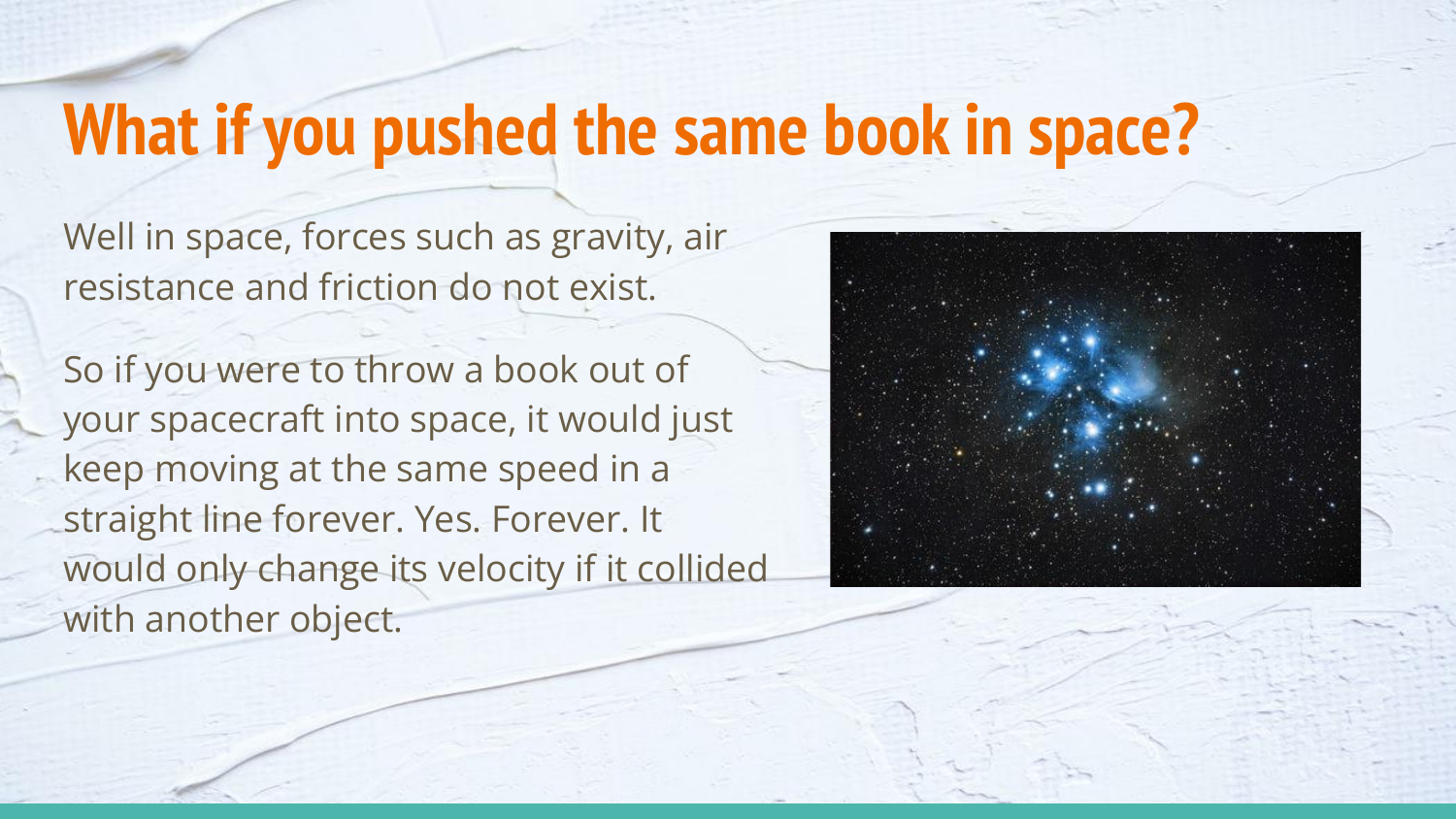## **Newton's Second Law**

#### **F = ma**

#### **Force = mass x acceleration**

Force is measured in Newtons (N).

Acceleration is the rate of change in velocity, and it's measured in meters per second squared  $(m/s<sup>2</sup>)$ .

Mass is how much matter a body is made up of, and it's measured in kilograms (kg).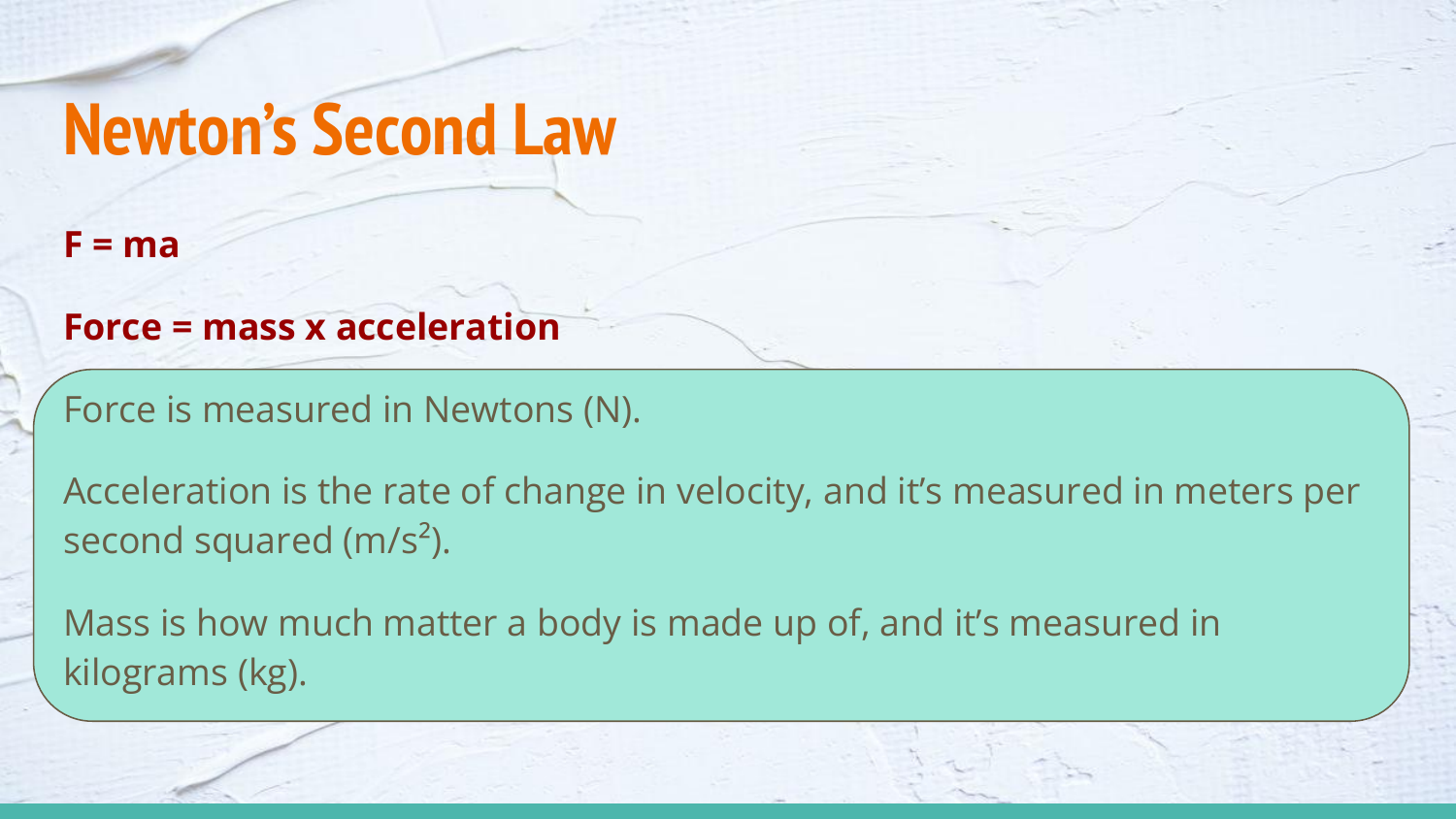## **Newton's Second Law**

The equation F=ma explains the relation of an object's mass and the force applied upon it to its motion.

The greater the object's mass, the harder it will be to move it. The greater the force applied to it, the faster it will accelerate.

Let's take a look at an example to understand this.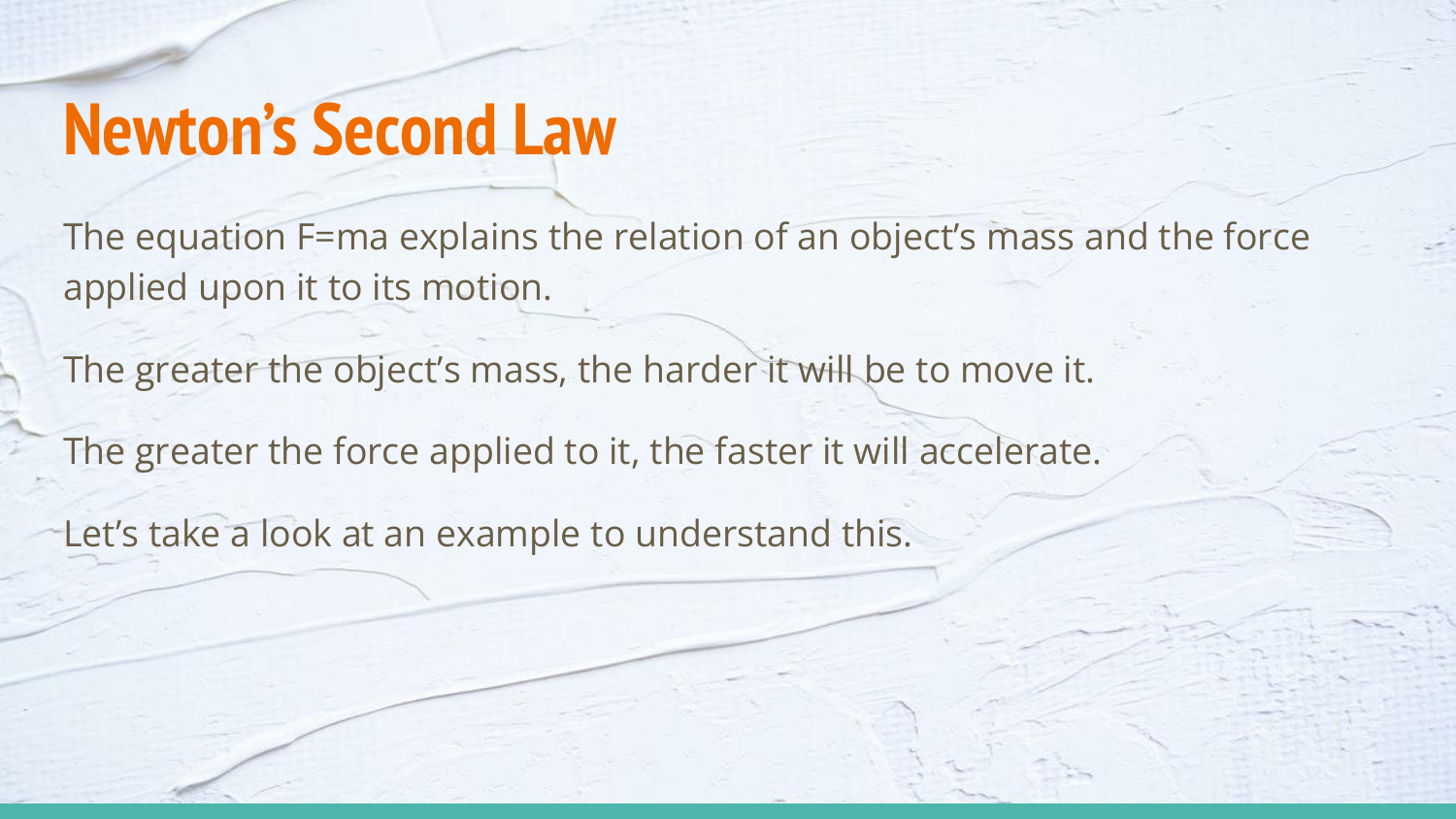## **Newton's Second Law Example**

Let's say you have a pencil and a heavy book. The pencil's mass is way less than that of the book.

**What would happen if you push both of them with the same amount of force? (Try it out yourself at home!)**

 The pencil would accelerate and move faster than the book because of its smaller mass.



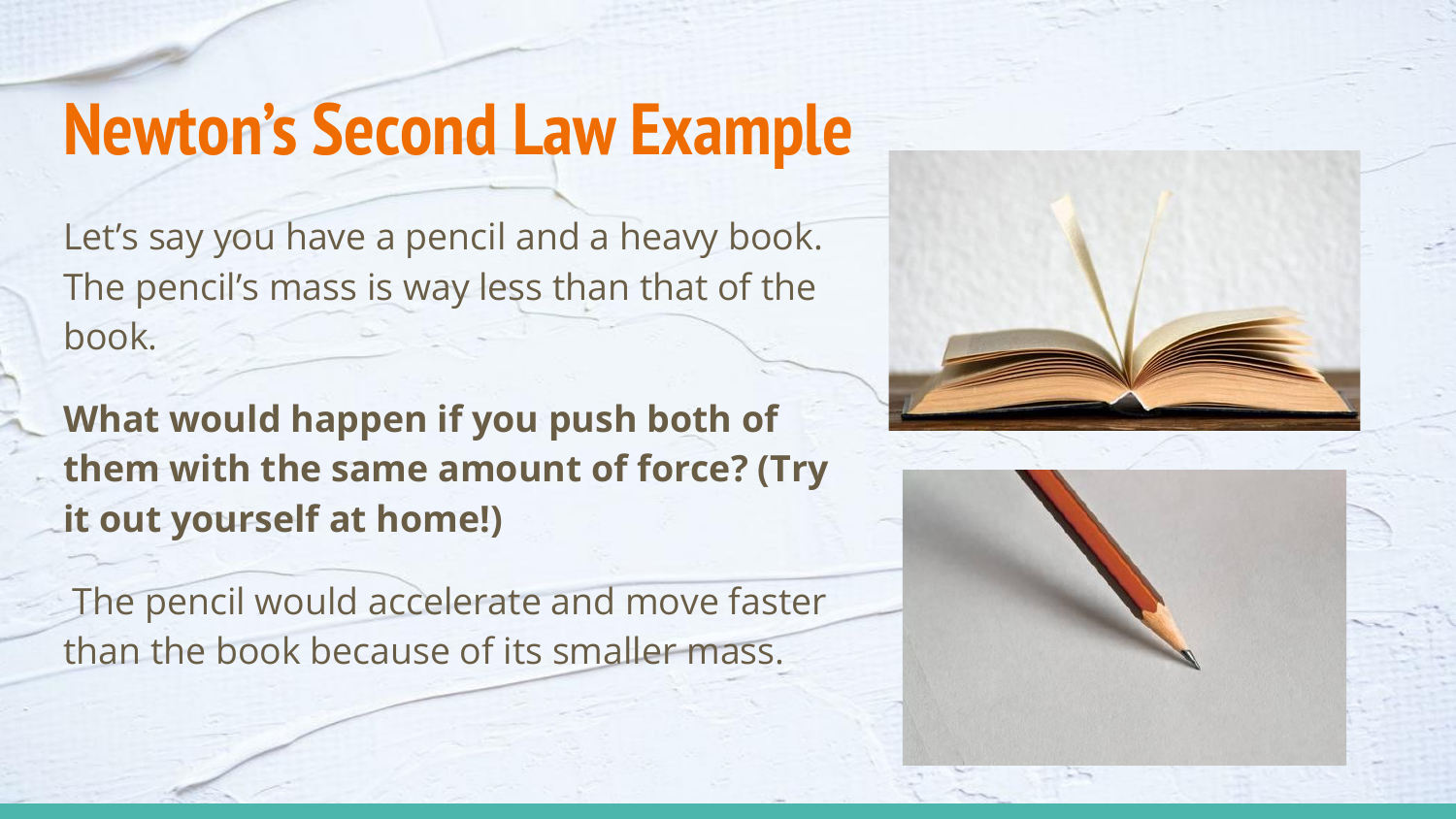## **Newton's Second Law Example 2**

Now let's take two identical pencils. Both of them have the same mass.

**What would happen if you pushed one pencil with a large force and the other one with a small force?**

Due to the greater force, the first pencil will undergo a greater acceleration.

Try out some experiments yourself to further understand this concept!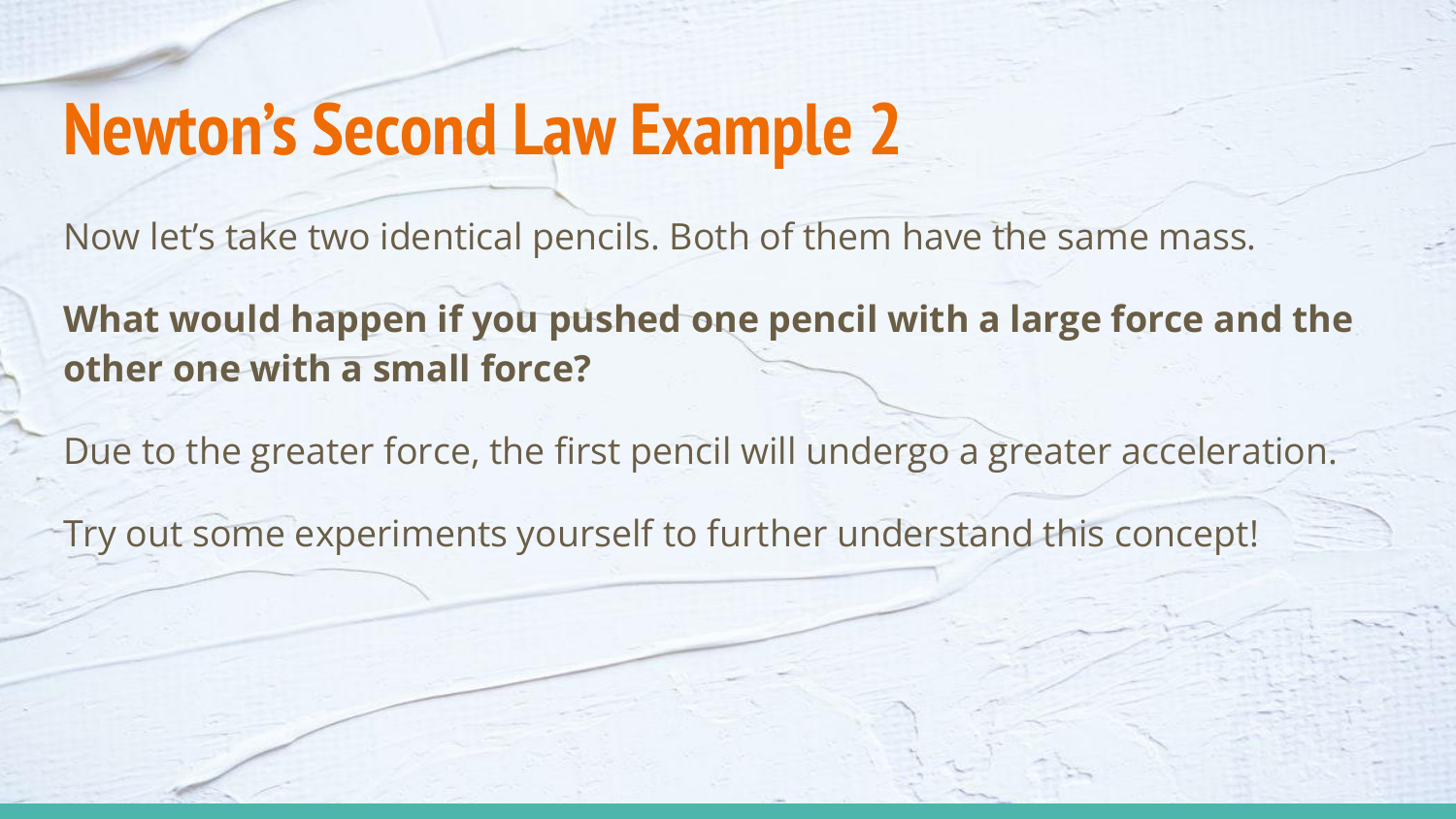## **Newton's Third Law**

### **Every action has an equal and opposite reaction.**

This means that when you exert a force on an object, the object will exert an equal force in the opposite direction on you.

For example, when you sit on a chair, you don't go right through it. You exert a force on the chair, and the chair exerts a force on you which keeps you seated on it.

Another example would be pushing a wall. When you push the wall, it keeps still by exerting an equal force on you. *Pushing a wall*